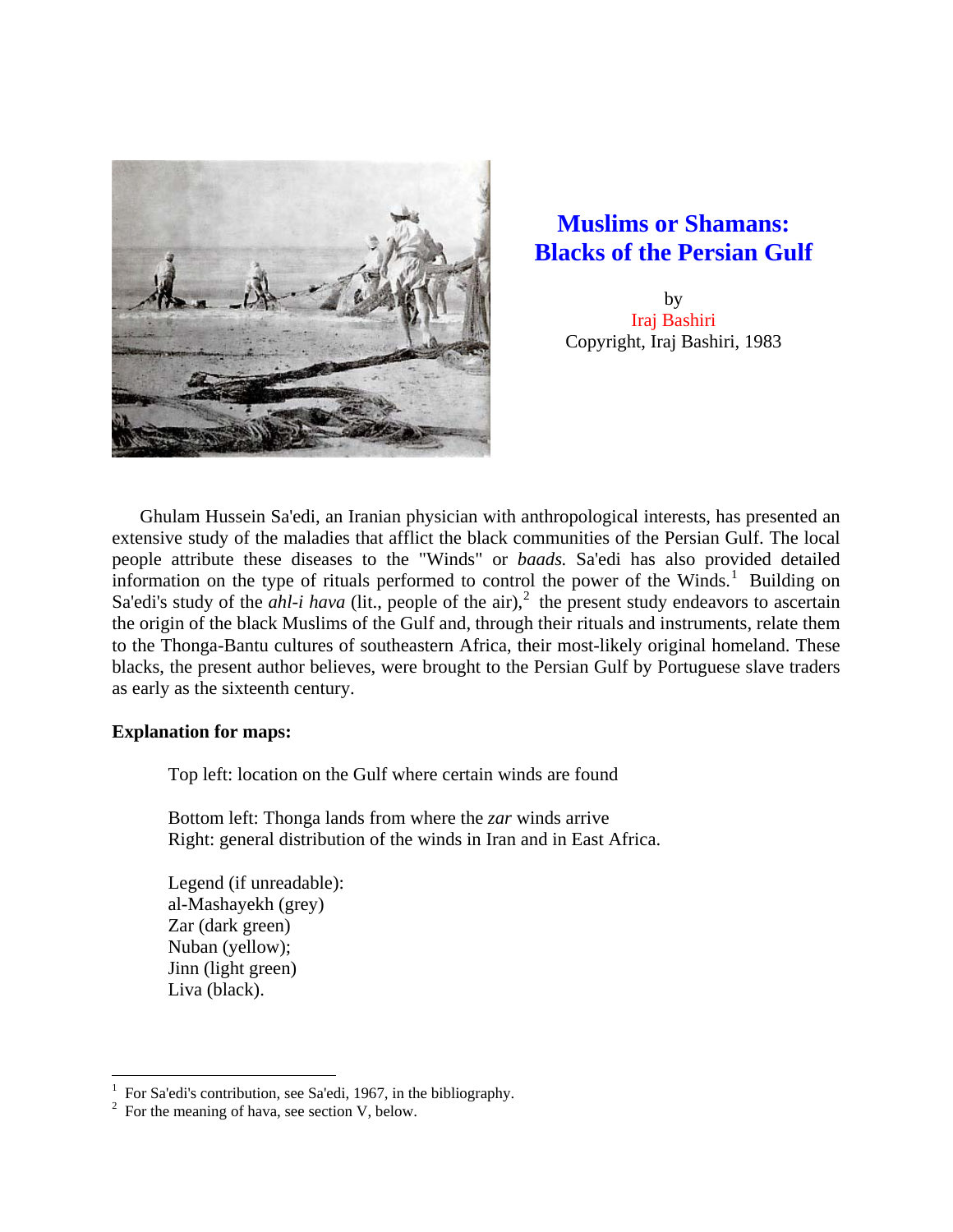

### **I. Introduction**

Since ancient times, the Persian Gulf, an arm of the Arabian Sea between southwest Iran and Arabia, has been the fulcrum of trade between Africa and Asia. The history of the slave trade in the region, however, dates to the early medieval times when Muslim traders transferred slaves from Zanzibar and Abyssinia (Ethiopia) to the Persian Gulf for distribution throughout the Islamic Empire.[3](#page-1-0) Later on, the Africans themselves, serving as *nakhudas* (sailors) aboard the dhows and booms voyaging between Mozambique, Zanzibar, and Kuwait, became involved in the maritime life of the Gulf. As a result of this expansion, several ethnically mixed communities (Indo-Iranian and African) mushroomed around the Gulf. The inhabitants of Qishm, Lark, Minab, Lingih, Bandar Abbas, and of several other small communities on the shore of the Gulf are included in this mix. Within each community, however, the blacks, distinguished by robust bodies, flat noses, thick lips, black eyes, and black curly hair are easily distinguished. Due to

<span id="page-1-0"></span> $3$  See Bolukbashi, 1969, pp. 527-31.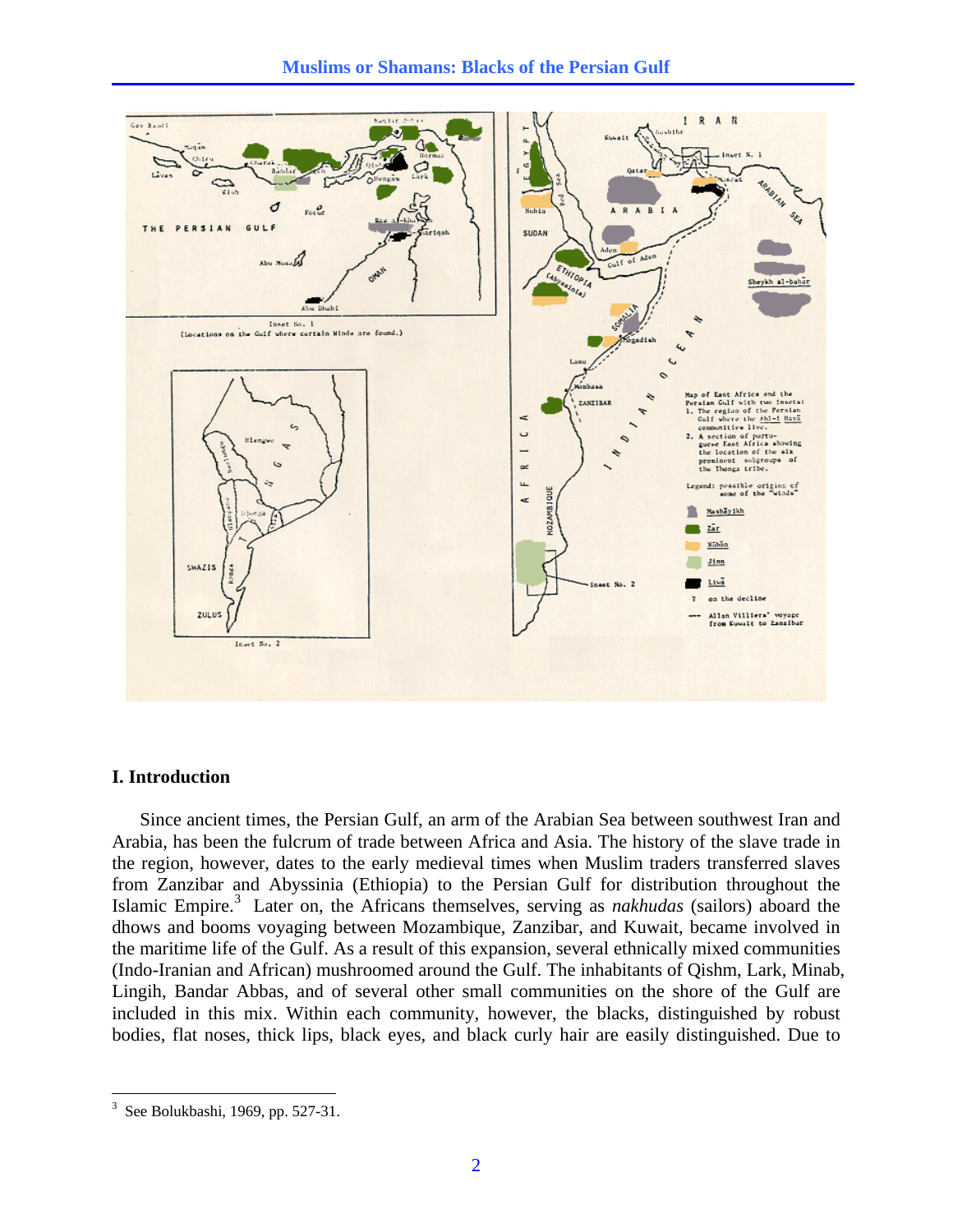their alleged servile ancestry, they are kept in abject poverty by the Indo-Iranian groups.<sup>[4](#page-2-0)</sup> Two theories of the origins of these people have been advanced. The first theory relates them to the aborigines on the Iranian plateau before the advent of the Indo-Iranians. According to this theory, these "ugly natives" were subjugated and enslaved by the invaders. The poverty in which these communities live today is presented as support for their servile stance and for their lack of initiative to better their own lives. The second theory relates them to the slave trade. They are the descendants of slaves, this theory argues who, after the end of the slave trade, remained in these parts and propagated.<sup>[5](#page-2-1)</sup> The argument for pre-Aryan ancestry of the *ahl-i hava* lacks supported both textually and culturally. The only concept that could play a key role in relating these ancient and present-day communities is the ancient concept of the *vati* or wind. *Vati,* however, is not known to afflict the individuals and drive them to the brink of madness. Neither are there rituals in the Indo-Iranian culture that make use of the precise instruments used by the *ahl-i hava.* Therefore, we shall not pursue the first theory any further. The vitality of the second theory rests on the existence of pertinent documents showing correspondences in belief patterns as well as in rituals between the Bantu-Thonga cultures of Africa and the *ahl-i hava*. The preliminary research of Sa'edi on the *ahl-i hava* and the life-work of Henri A. Junod reveal just such correspondences. It is, therefore, the second theory which this article seeks to examine further and support.

### **II. The** *Ahl-i Hava*

1

 The people of *hava* live in the region of Minab, the townships between the ports of Lingih and Bushihr as well as on the island of Bab Hurmuz. The curious thing about these people is that they worship the Winds *(baad),* but they have no knowledge either of the source of these Winds or of the reason for the centrality of the Winds in their belief system. In general, they attribute their belief in Winds to tradition. Only some of their leaders make vague references to an African origin for the mysterious Winds. This paper is concerned with this aspect of the lives of the *ahl-i hava.* The people of *hava* believe that the Winds arrive at the Gulf from their source in far-away lands and choose a "steed" (the patient is called a steed). An individual afflicted by a Wind will make certain "possessed" gestures and say certain things in languages known only to the *babas* (male shamans) or *mamas* (female shamans) of that particular Wind. These Winds, which usually afflict the destitute, demand blood sacrifice, special gifts, and special melodies on the drum. These last are performed in special assemblies of poetry recitation *(bazi)*.<sup>[6](#page-2-2)</sup> Once the

<span id="page-2-0"></span><sup>4</sup> Ibid., p. 530. See also Sa'edi, 1967, pp. 6-7 as well as Sadid al-Saltanah, 1964, p. 158.

<span id="page-2-1"></span><sup>5</sup> See Sadid al-Saltanah, op. cit., pp. 360-63.

<span id="page-2-2"></span><sup>&</sup>lt;sup>6</sup> The *ahl-i hava* are a sedentary people. Their songs and dances, however, are more international and tribal in nature. Alan Villiers, probably the last of the adventurers to board the dhows and booms of old, records similar instruments, songs and dances performed on board the "Triumph of Righteousness" by African *Nakhudas* or sailors. See pages 175-78, for details. Villiers observes that the sailors' deep-seated convictions that disease was caused by evil *jinns* who could be scared off by song and dance could in no way be influenced by new, Western ideas. See pages 210, 275, 331-32 and 373. Sa'edi, op. cit., p. 5, reports that according to the *ahl-i hava* themselves, their forefathers were brought to the Persian Gulf about four generations ago. They consider East Africa, especially Somalia and Zanzibar, to be their original homeland. Indeed, the ancestors of the *ahl-i hava* have their own horror stories detailing their first confrontation with the whites. Even today, they still relate how their ancestors believed that the whites intended to capture, kill, and eat them.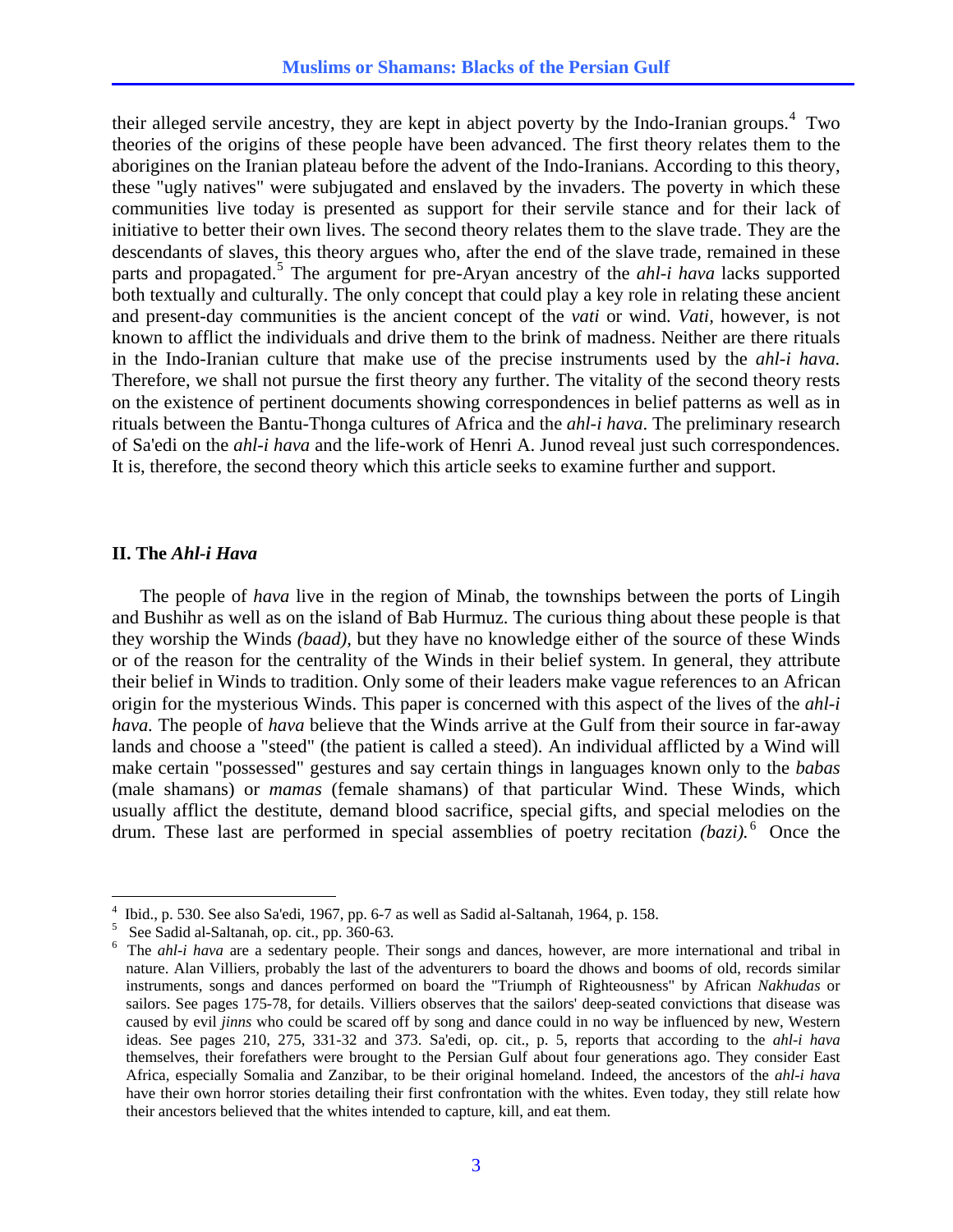demands of the Wind are met, it relinquishes its hold on its steed; the individual becomes a member of the *ahl-i hava*, i.e., becomes one who can live out of harm's way.



**Pictured:** *Dervish, Baba-zar of Qishm Island*

 Social status, living conditions, and affiliation with the sea are some of the main criteria for admission to the ranks of the *hava*. Usually, beachcombers, fishermen, sailors (in general, the unprotected--those who cannot promise offerings) are struck down by the Winds. Pearl divers, merchants, and captains of the dhows and booms are usually not afflicted--they remain undisturbed *(saf).* It is believed that most Winds originate in distant jungles in Africa, in the deserts of Arabia, and in India. Only a few originate in Iran. The capacity of these Winds to do harm depends on the level of protection that the community offers its members. If the community as a whole shows signs of adversity, as it did in the early 1930's when many merchants and pearl divers left the seaports in favor of protection of small Shaykhdoms, the Winds descend and kill many.<sup>[7](#page-3-0)</sup> When the main threats, like compulsory education and military service or forced unveiling of women disappeared, the Winds disappear as well.

### **III. The Rituals of the** *Ahl-i Hava*

When an individual becomes ill, he is brought to a physician. If the doctor fails to diagnose and cure the disease, the patient is taken to a local religious man *(mulla)* who is, supposedly endowed with esoteric knowledge gained through prayers. If the *mulla's*prayers and talismans also fail, the patient is taken to a shaman. Each shaman can cure only one Wind, but all shamans can diagnose the Wind or the cause of the disease. Thus, if this shaman cannot cure the patient, he will refer the patient to a shaman who can. For instance, Baba-'Ayud, who resides in Bandar

<span id="page-3-0"></span> 7 For the migration of the Gulf inhabitants see Villiers, 1969, pp. 295-97.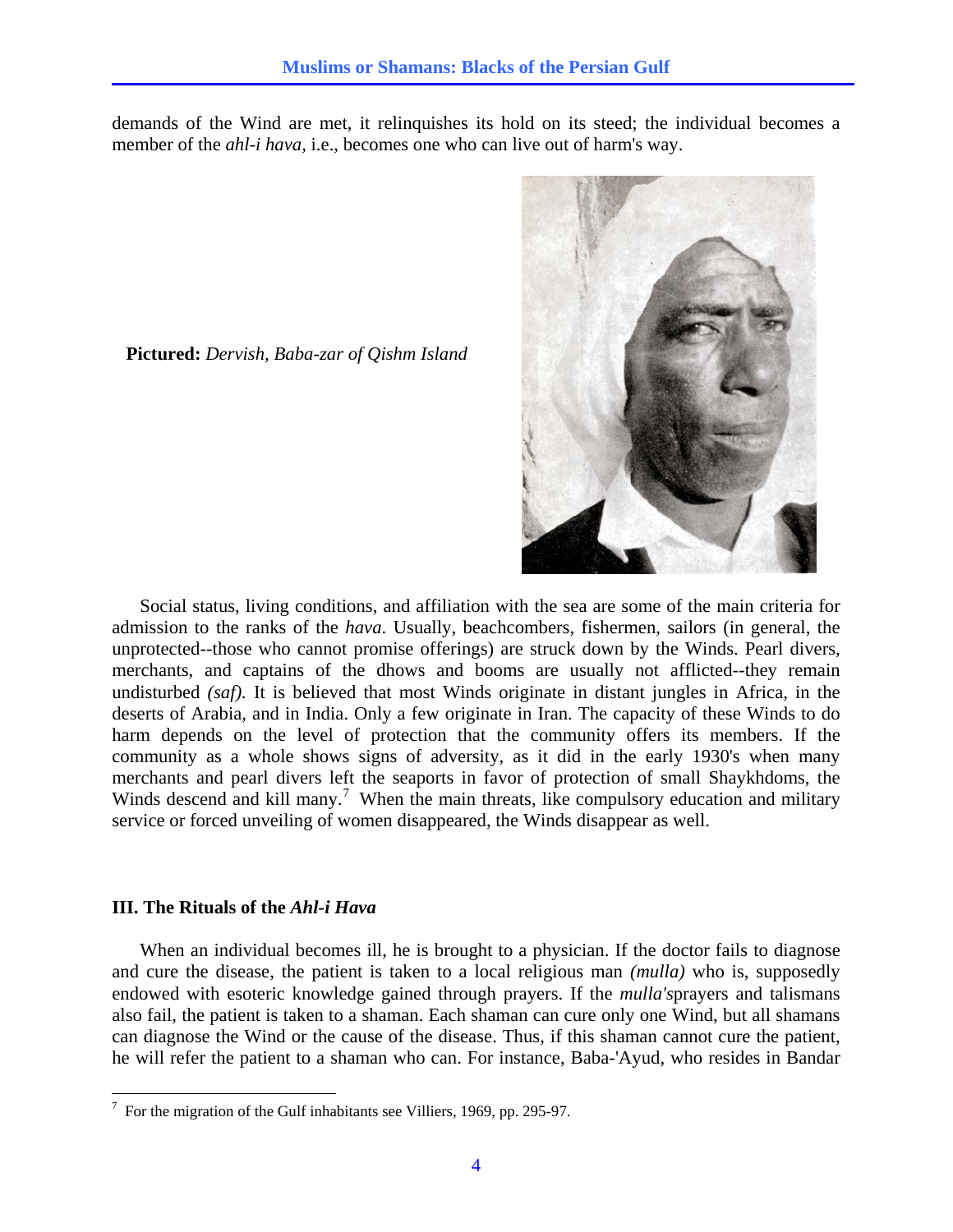Lingih, cures the *Nuban* Wind. If a patient not afflicted with *Nuban* is brought to Baba-'Ayud, the shaman "lowers" his own Wind (which, unlike the patient's, is *saf,* or tame) and through that medium diagnoses the type of Wind with which the individual is afflicted. The shaman who is capable of treatment isolates *(hijab)* the patient for a period of three days to two weeks, depending on the nature and identity of the afflicting Wind. During this isolation, the patient is forbidden to look at dogs and chickens and is barred from sexual activities. The shaman brings the patient's food to the isolation hut which is, usually, located on the shore of the sea. During the night the patient's body is massaged with an ointment made up of some twenty-one herbs *(qaraku)* and spices brought mostly from India. On the last day of the isolation period, when the shaman is sure that the patient is ready for the ceremony of exorcism *(bazi),* he mixes *(qaraku)* with the leaves of seven thornless plants and dirt gathered from seven roads. This compound, instead of plain *qaraku*, [8](#page-4-0) is used as the last ointment to massage the body of the patient. When the application is finished, the shaman asks the bamboo lady--a lady with a bamboo stick responsible for informing all the *ahl-i hava*, especially the *doxtaran-i hava* "girls or daughters of the air," to assemble the community in the patient's hut for the *bazi* (exorcism). Before presenting the patient at the assembly, the shaman prepares to "lower" the patient's Wind. For this he instructs the patient to lie prone on the floor. He then ties the patient's big toes together with a piece of goat hair and rubs a special fish oil beneath his nostrils. Skimping around and brandishing his bamboo stick *(bakol),* or sticks, the shaman threatens the evil spirit *(jinn),* advising him to leave the patient's body. In time, screaming and howling, the *(jinn),* or the evil cause of the illness, prepares to leave the patient. Now the patient is ready to be presented at the ritual where his Wind will be lowered. If the bamboo lady has done her job properly, the place will be filled with the *ahl-i hava.*. The daughters of *hava,* known for their colorful dresses, harmonious gait, and free association with men, add richness to the dance scene. They also serve as an incentive to those who might otherwise not attend the ceremonies. Some spectators, former "steeds themselves," come to lower their own Wind, since the sound of the drums, the dance, and the poetry recitation are known to help lower one's Wind without consulting a shaman, giving gifts, or offering a sacrifice. For the assembly, three types of drums are used: *Modendo* is the *ahl-i hava's* biggest drum, *Gap Dohol* is also a big drum. *Kesar* is a small drum. In the *bazi,* the drums are lined up along a straight line. A small pot of fire *(Gashtah Suz)* in which a medicinal substance *(kondruk)* is burned, is placed directly in front of the line of drums.<sup>[9](#page-4-1)</sup> All varieties of fresh Gulf fruits, flowers, and vegetables are piled in abundance on a tablecloth in the middle of the tent. Flesh of a sacrificed animal and a basin of fresh blood are also required to be placed on the tablecloth. The sacrifice, usually a goat, is killed on the spot. At a certain point in the ceremony the shaman will ask the patient to drink the fresh blood, for it is believed that the drinking of fresh blood will bring down the Wind. Drinking blood is also a status symbol among the *ahl-i hava.* Every shaman has drunk fresh blood at least once. Some who have consumed it many times are able to treat more than one Wind. Mama Hanifa of Qishm, for instance, treats the *Zar* as well as the *Nuban* Winds.<sup>[10](#page-4-2)</sup>

<sup>8</sup> Sa'idi, op., cit., pp. 43, 163.

<span id="page-4-1"></span><span id="page-4-0"></span><sup>9</sup> Ibid., pp. 44, 156-166. Cf., Westermarck, 1968, vol. 1, pp. 324-25 for a possible reason for the use of fire in these ceremonies. 10 Sa'idi, op. cit., p. 32.

<span id="page-4-2"></span>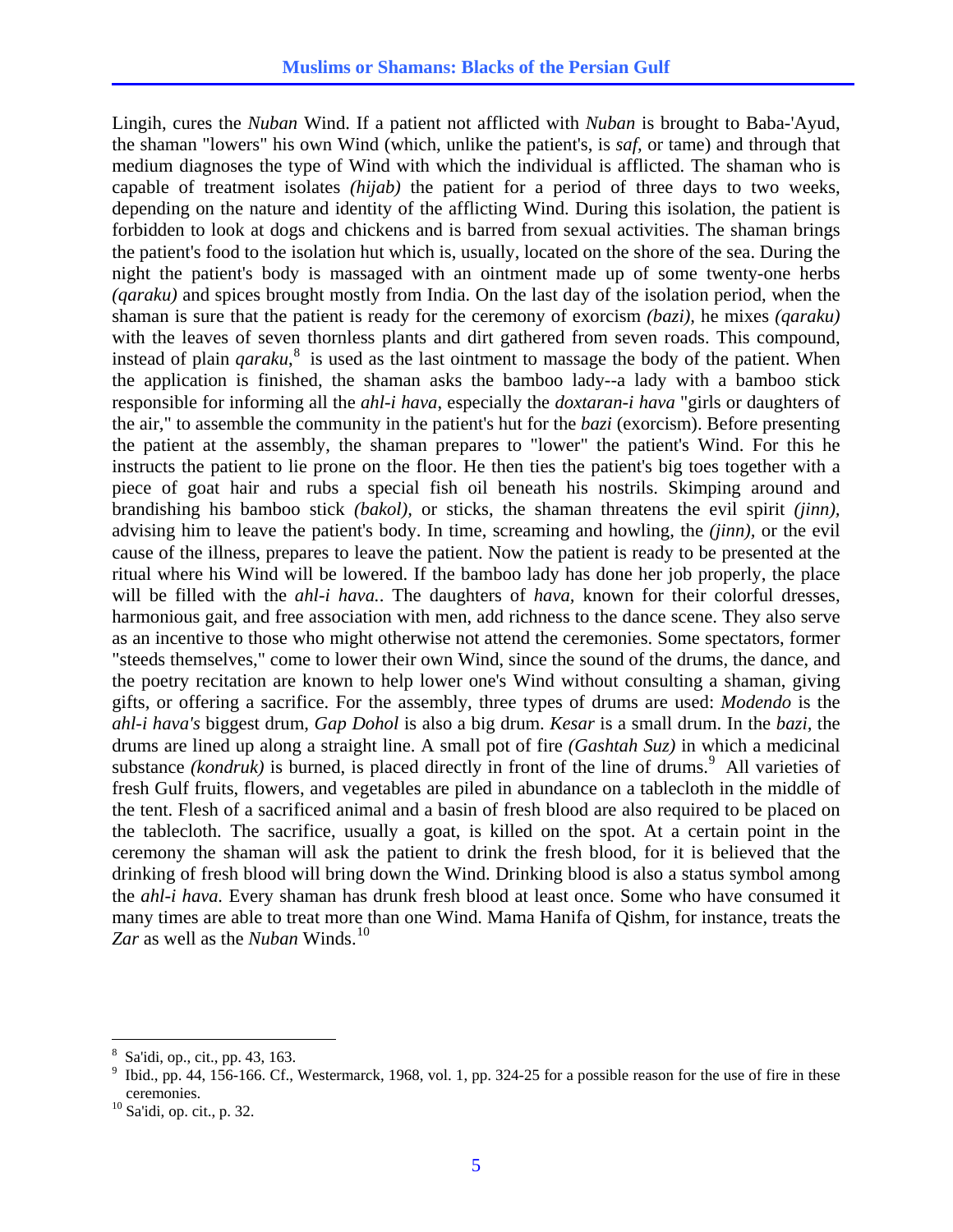

**Pictured:** *Hanifa: Mama-zar of Qishm Island*

 When all is in readiness, the shaman approaches the *Modendo* and strikes it. Then he circles the tent, strikes the drum and begins to sing. Some shamans recite poetry instead of singing. If the Wind diagnosed is a pagan Wind, the songs will be in Swahili. The shaman need not know Swahili in order to sing in that language. If the Wind is a Muslim Wind, the shaman will sing in Arabic. The audience then begins to sing along, in Swahili or Arabic as the case may be, even though in southern Persia few people know Swahili.<sup>[11](#page-5-0)</sup> As the tempo of the drum increases the patient, sitting next to the shaman, becomes increasingly restless until, finally he lapses into convulsions. The convulsions which begin with a slight shaking of the head gradually lead to violent and vigorous spasms of the whole body. When this shaking reaches a climax, the patient reaches for the basin of fresh blood and drinks.<sup>[12](#page-5-1)</sup> Suddenly his Wind is lowered and he loses consciousness. Others who have been afflicted by the Winds in previous times may, at this moment, lower their own Winds and lose consciousness as well. Each Wind responds to a particular beat of the drums. It is up to the shaman and the *Kesar* player to produce the right beat for the Wind diagnosed. Once this beat is produced, the Wind begins to move in the patient's body and eventually lowers itself. Now the shaman talks to the Wind and hears its demands. Once these demands are met, or a promise is made that they will be met at a future date, the Wind leaves. Sometimes, however, after many nights and days of song and dance *(bazi),* a Wind may refuse to release its steed. Such an unfortunate person is considered incurable *(tahran)* by the *ahl-i hava.* Such patients, thought to be chosen to die, are taken to the desert and abandoned.[13](#page-5-2) The demands of the Winds are varied. Some demand a small gift, a simple bamboo stick, for instance. This is a bamboo without any knot or *(bol).* Others, more demanding, ask for bamboo sticks with gold and silver knots, for more bamboo sticks (up to seventeen, in one

<span id="page-5-0"></span> $11$  Ibid., p. 46. See also page 5 for language competency.

<span id="page-5-1"></span> $12$  In some cases, instead of a basin full of fresh blood, the patient is provided with a basin full of water to which several drops of blood have been added. Such a basin is usually used for those Winds which are not violent and whose demands are not strong.<br><sup>13</sup> Sa'idi, op. cit., p. 51.

<span id="page-5-2"></span>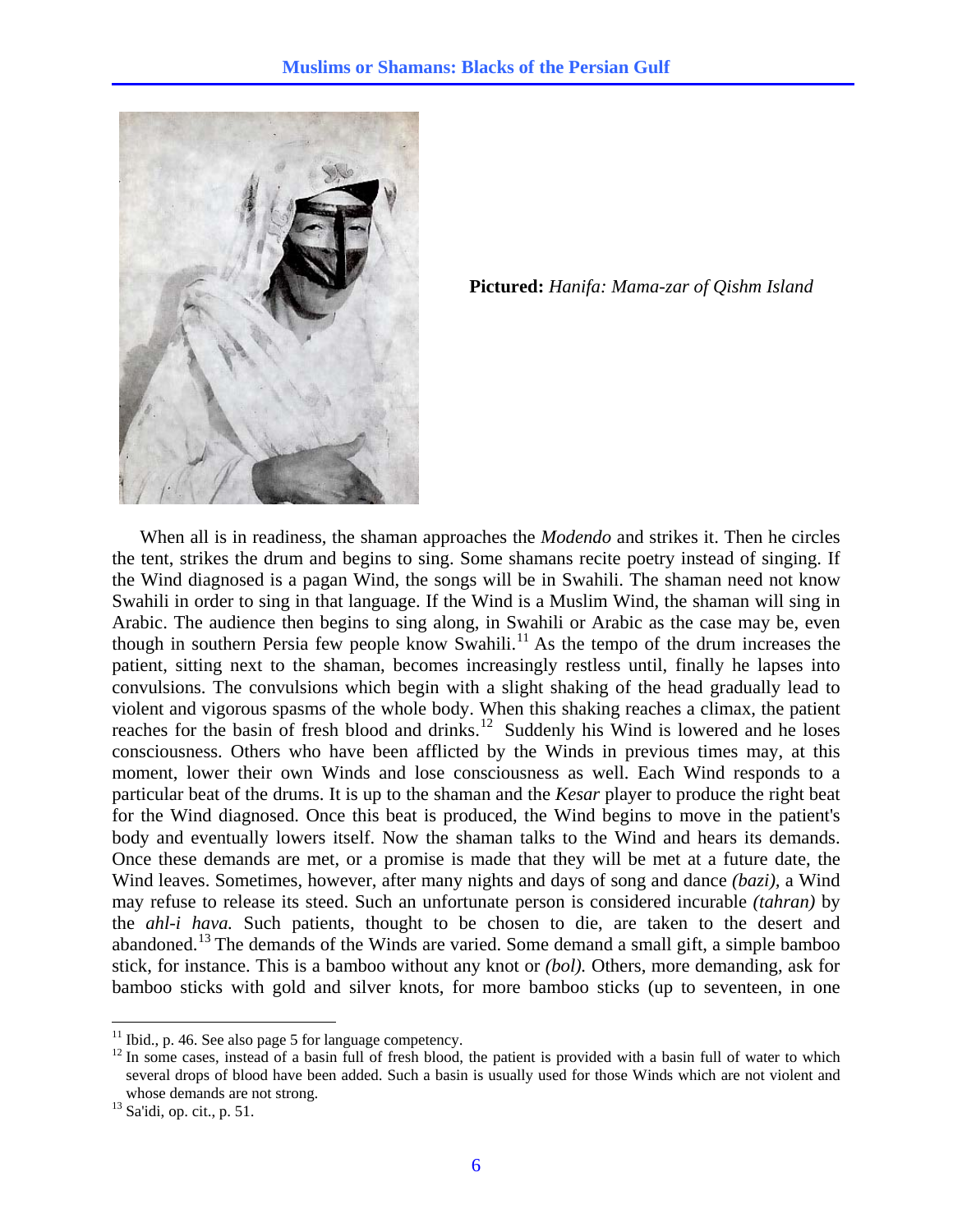instance), or for fine materials, silk shirts, gold rings, or other valuables. On behalf of the patient, the shaman promises that the Wind will receive all the gifts it has asked for. If the patient cannot supply all these immediately, a time-table is set according to which, in a similar assembly, the Wind will receive them. If the patient neglects to fulfill his promise, the Wind will strike him a second time. Once it has stated its demands, the Wind is ready to leave the patient's body. To facilitate this departure, the shaman has the patient face Mecca *(qibla)* and makes sure that his head is not touching the floor. Then he asks the patient to beat his chest as hard as he can. This process forces the evil aspect of the Wind *(jinn)* out of the body. Once the *jinn* is out, the remaining, benign qualities of the wind, now sighted *(bina)* and acquainted with music and dance, enable the new *ahl-i hava* to discern what he heretofore could not. Although attendance at the rituals is free, there are certain restrictions. When the last part of the ceremony is being performed, the audience must keep absolutely silent. One who opens his mouth to speak or to yawn is likely to allow the departing evil spirit to slip into his mouth and make *him* sick. All Winds are contagious. In some ceremonies, there are also restrictions on wearing shoes and on drinking tea.<sup>[14](#page-6-0)</sup> Failure to observe these restrictions is punishable by lashes of the bamboo stick *(hadd),* administered by the shaman.



**Pictured:** *a zar patient*

 The ceremonies for all Winds follow roughly the same pattern. The Winds, however, originate in different places and each is surrounded by different beliefs and superstitions. Some Winds are pagan while others are Muslim; some come from known regions of Africa and Arabia, while others, such as *jinns* or *dibs,* find their sourses in the nebulous native superstitions. It seems that, like people everywhere, the blacks of the Persian Gulf experience acute cases of depression which, depending on the severity of each case, they identify with a Wind. The person or persons who have successfully overcome these depressions, the so-called *babas* and *mamas,* serve as "guides" in helping other afflicted individuals to recover. As we shall see later, the ceremonies of the *ahl-i hava* include an elements of growing up. They serve as a landmark separating the adult from the less-mature individuals in the community; the distinction, however, is not age oriented but rather emphasizes a capability to control one's self and to withstand psychological disturbances brought about by deprivation and hardship. The culture of the *ahl-i hava* is based on African cultures. Thus depression, low spirits accentuated by poverty, is

<span id="page-6-0"></span> $14$  Ibid., p. 52. See also Donaldson, 1973, p. 183.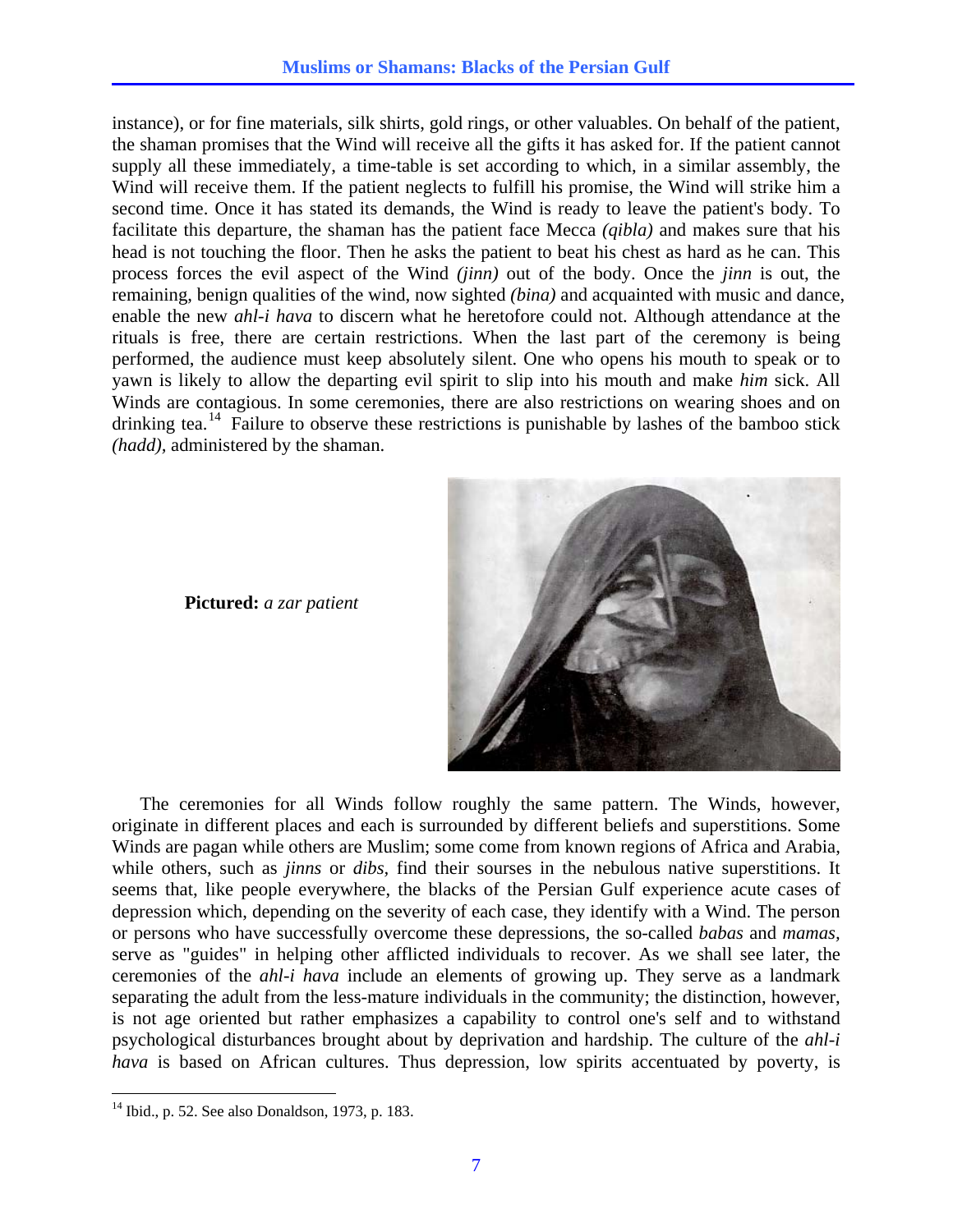counterbalanced by music which elevates the spirit and by gifts which stimulate the patient's spirit of giving. Association with the Indo-Iranian and Islamic cultures of Iran and with the Indian subcontinent through trade has greatly enriched the lives of the *ahl-i hava.* Consequently, as we shall see, elements of Shi'ism and Sufism have been added to the rituals, making them both colorful and mystical. Particularly the latter aspect has established some *babas* and *mamas* as mystical Islamic saints whose spirits guide the community.

# **IV. The Winds**

 The *ahl-i hava* believe in many Winds and a great many sub-Winds. What follows is a cursory survey of some of the Winds and of their prominent characteristics and powers:

- 1. The *Zar* Winds
- 2. Each of the 72 Winds of the major *Zar* group (pagan killer winds) receives special attention in the Gulf. With them is associated an hereditary caste of shamans *(baba-Zar*  and *mama-Zar)* made up of well-known blacks of servile ancestry.
- 3. The Amharic word *Zar,* referring to popular belief in a *jinn-i Zar* who becomes incarnate in certain human beings, was introduced from Ethiopia and the Sudan into Egypt first and into the Gulf region later. In Egypt, for example, a woman known as the *Shaykha* or *'Arif al-Sikka* performs exorcistic ceremonies closely resembling those described above for the *ahl-i hava.*[15](#page-7-0)
- 4. The *Mashayikh* Winds
- 5. This prominent, non-violent group of Winds originates in Aden, in Arabia, and in the Persian Gulf. As their name indicates, they are Muslim Winds; they accept dedications *(nadhr)* and respond favorably to the intermediacy of a Shaykh, i.e., to the spirit of a devoted and pious Muslim.
- 6. The *Mashayikh* group differs from the *Zar* group in its association with the Islamic (Shi'ite to be exact) concept of intercession (such as an *Imam* would intervene), and in its non-violence. Indeed, although these Winds may make their steeds quite sick, they are not known to have killed anyone. Like the *Zar* Winds, the *Mashayikhs* draw on Thonga-like rites of exorcism. The nature of the supreme deity remains quite vague. <sup>[16](#page-7-1)</sup> The *Shaykh* functions as the *Imam,* and his spirit intervenes on behalf of the *baba* for the patient.
- 7. The recognition of the *Shaykh* as a source of "esoteric" knowledge, or as one learned in the Sufi tradition, and his intercession on behalf of the patient, belong to higher levels of the system. On lower levels, too, there are interesting correspondences. Unlike *Zar* exorcisms, which are usually performed in the patient's hut, the *Mashayikhs* assemblies have to meet in special sanctuaries called *ghadamgahs.* The *ghadamgahs* function as *Imamzadehs,* a Shi'ite holy place where the assistance of an *Imam* can be sought. When going to these shrines as a group, the Muslims carry special flags called *'alam;* similar

<span id="page-7-0"></span><sup>&</sup>lt;sup>15</sup> For details see Cerulli's article on Zar in the Encyclopedia of Islam, IV, p. 1217. See also Westermarck, op. cit., p. 379. Note especially the latter's remark in relation to the Zar's origins in the belief systems of black slaves from the negro tribes of tropical Africa, and the resemblance of their rites to those of the Masubori in Hausaland. <sup>16</sup> Bastide, 1965, p. 522.

<span id="page-7-1"></span>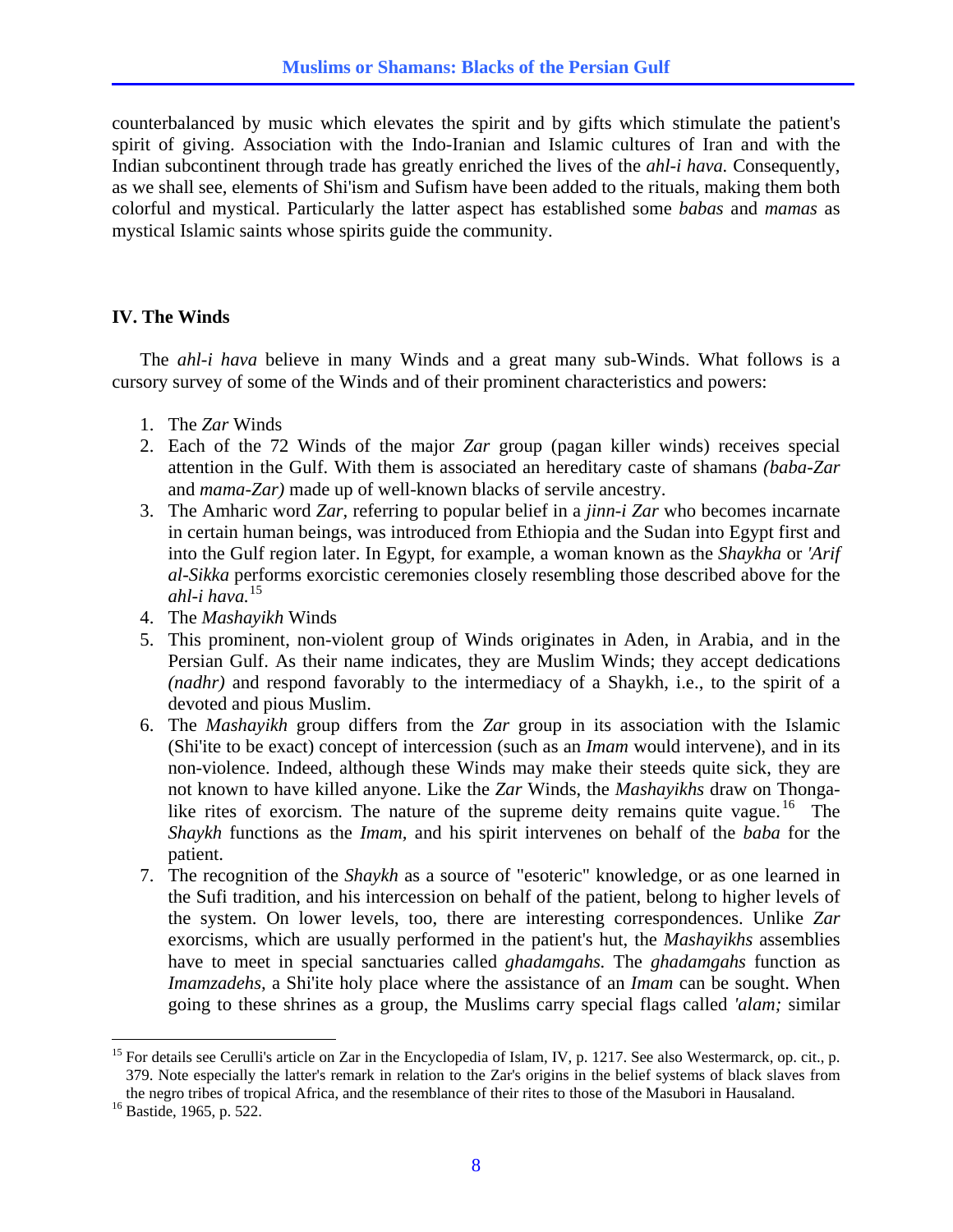flags are required from those who attend a patient in a *Mashayikhs* assembly.<sup>17</sup> The *ghadamgah* of at least one *Mashayikh* Wind, the *Shaykh al-Bahar,* is located at the bottom of the sea. It is not clear why this particular Wind should be treated differently, but it seems that only the pearlers, *Nakhudas,* and captains are concerned with this Wind. It may be that certain economic and/or political conditions have isolated this Muslim Wind from the rest. A discovery of the nature of this Wind may account for the sudden death or disappearance of many a pearl diver, *Nakhuda,* or captain on the high seas.

- 8. The *Jinn* Winds
- 9. These pagan Winds which originate in Iranian popular beliefs as well as in Muscat are very cunning and dangerous. They ambush their helpless victims in banyan thickets, around abandoned water reservoirs, and near water wells. Although they typically demand a blood sacrifice, these Winds do not demand fresh blood. A drop of blood in a basin of water satisfies them.<sup>[18](#page-8-0)</sup>
- 10. Iranian Winds
- 11. These are very gentle Winds, usually named after superstitious beliefs in Iranian traditions.[19](#page-8-1) They are supposed to be represented by giants *(ghul)* and fairies *(Pari)* but these giants and faries are only vaguely felt. $^{20}$  $^{20}$  $^{20}$
- 12. The *Liwa* Winds
- 13. These are a still more curious set of Winds. They rise in Muscat and are non-violent. In the assemblies offered to the *Liwa* Winds more than seventy people may dance at a time, creating a joyous and boisterous scene. These assemblies have quite often been disbanded for political reasons. $^{21}$  $^{21}$  $^{21}$

 $17$  Sa'idi. op. cit., pp. 104-5.

<span id="page-8-0"></span><sup>18</sup> Cf., Westermarck, op. cit., p. 292. He remarks that a similar distinction is made between the Muhammadan *jinns* and evil *jinns* in Dakkala; see also Sa'edi, op. cit., p. 123; and footnote 12 above. There seems to be a tendency on the Gulf to deemphasize the importance of blood, a fundamental change if it continues. Cf., p. 70 for a similar Zar Wind called Chinyasa.

 $19$  Donaldson, op. cit., pp. 35-47; Westermarck, op. cit., pp. 262-390.

<span id="page-8-2"></span><span id="page-8-1"></span><sup>&</sup>lt;sup>20</sup> For a full description of the types of Winds, their capabilities and characteristics, and the full list of instruments used in each *bazi* see Sa'edi, op. cit., pp. 41-128 and 157-166. 21 Ibid., p. 127. For the Iranian government's opposition to holding assemblies, see p. 25.

<span id="page-8-3"></span>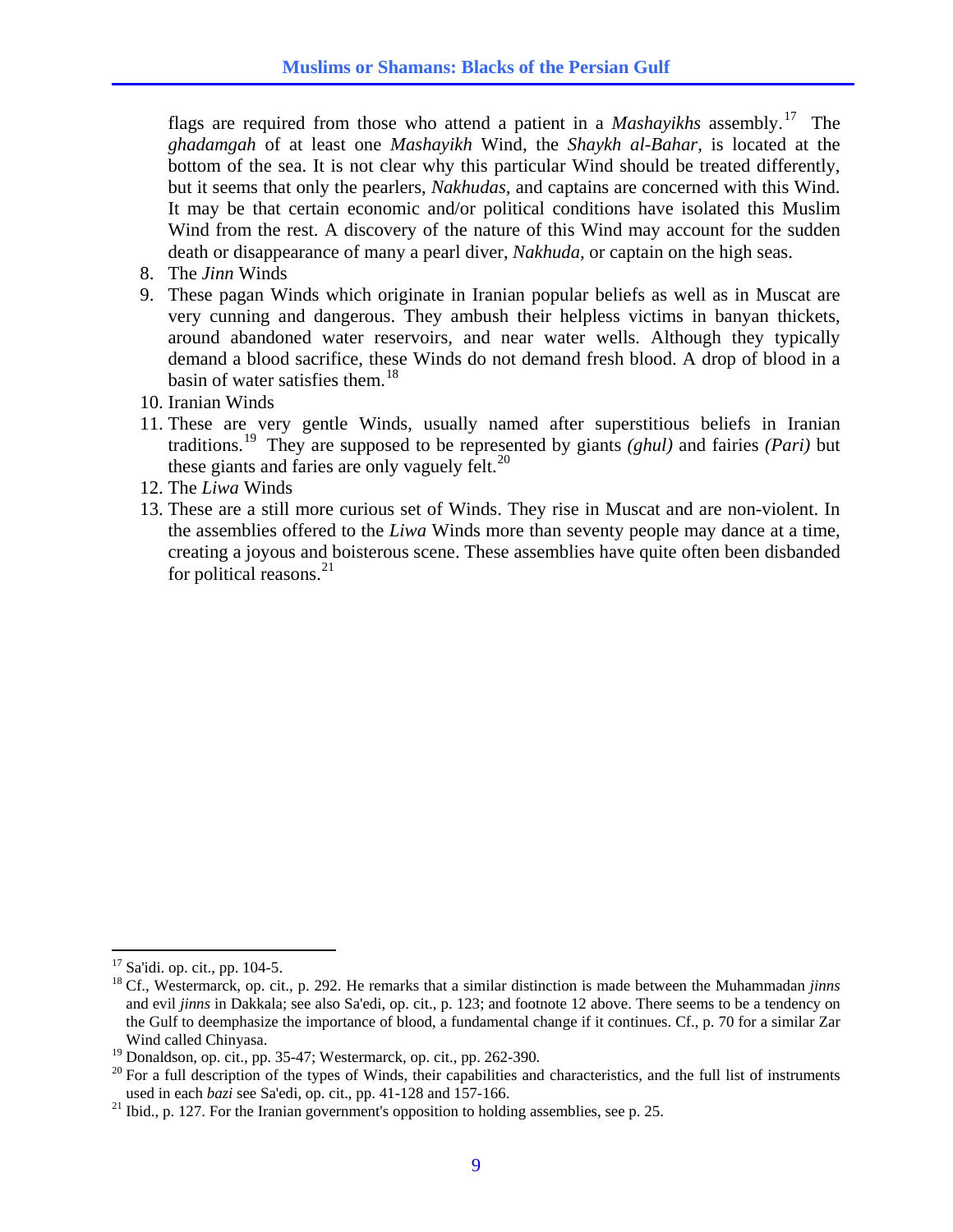

**Pictured:** *a sacred instrument for driving the Nuban wind away*

# **V. The Thonga and the** *ahl-i hava*

 $\overline{a}$ 

A careful study of the beliefs and rituals of East Africa reveals interesting correspondences with those of *ahl-i hava;* correspondences that might eventually relate these neglected communities in the Hormuz Straits to the people of the Horn of Africa and beyond. Since, in a brief study, it would be impossible to study these relations comprehensively, we shall examine some of the beliefs and rituals of the Thonga/Bantu tribe, attempting to show the similarities that exist between their rituals and those of the *ahl-i hava.* Our study may also point out, in a marginal way, the importance of the Hormuz Straits as a "melting pot" wherein diverse cultures and their inter-relationships can be studied in depth.<sup>[22](#page-9-0)</sup> The Thonga believe that disease is caused

<span id="page-9-0"></span> $22$  Cf., for instance, the belief system of the Nuer (a subgroup of the East African Nilot tribes). There, a distinction is made between higher and lower deities in the pantheon. The latter are called "Spirits of the Air," and relate to the higher gods in the same way that the "spirits" relate to the Thonga god Tilo, the sky god. The same relationship also holds between the Winds and Allah in the belief system of the *ahl-i hava.* 

In the Nuer tradition, the "Spirits of the Air" inspire prophets to organize and direct raids. The raids bring in cattle for future sacrifice, and sacrifice brings about an abundance of cattle for future sacrifices (Cf. Lincoln, 1976, especially pp. 74-76). With respect to sacrifice as an invitation to abundance, it should be added that although the *ahl-i hava's* economic and ecological bases have changed, some of the basic principles of their belief system have remained the same. They still believe in sacrifice, but along with a gift of sacrifice they now offer silk cloth, perfumes, gold rings, and other such urban items brought to the Gulf by merchants, or by smugglers (Cf. Villiers, pp. 158 and 310). Westermarck also refers to some similarities in the beliefs of the inhabitants of northern Africa, see Westermarck, op. cit., p. 379. This is not to mention the great possibility that similar cultural and religious ties may also exist between the Bantu/Thonga, the *ahl-i hava* and some Indian tribes like the Munda.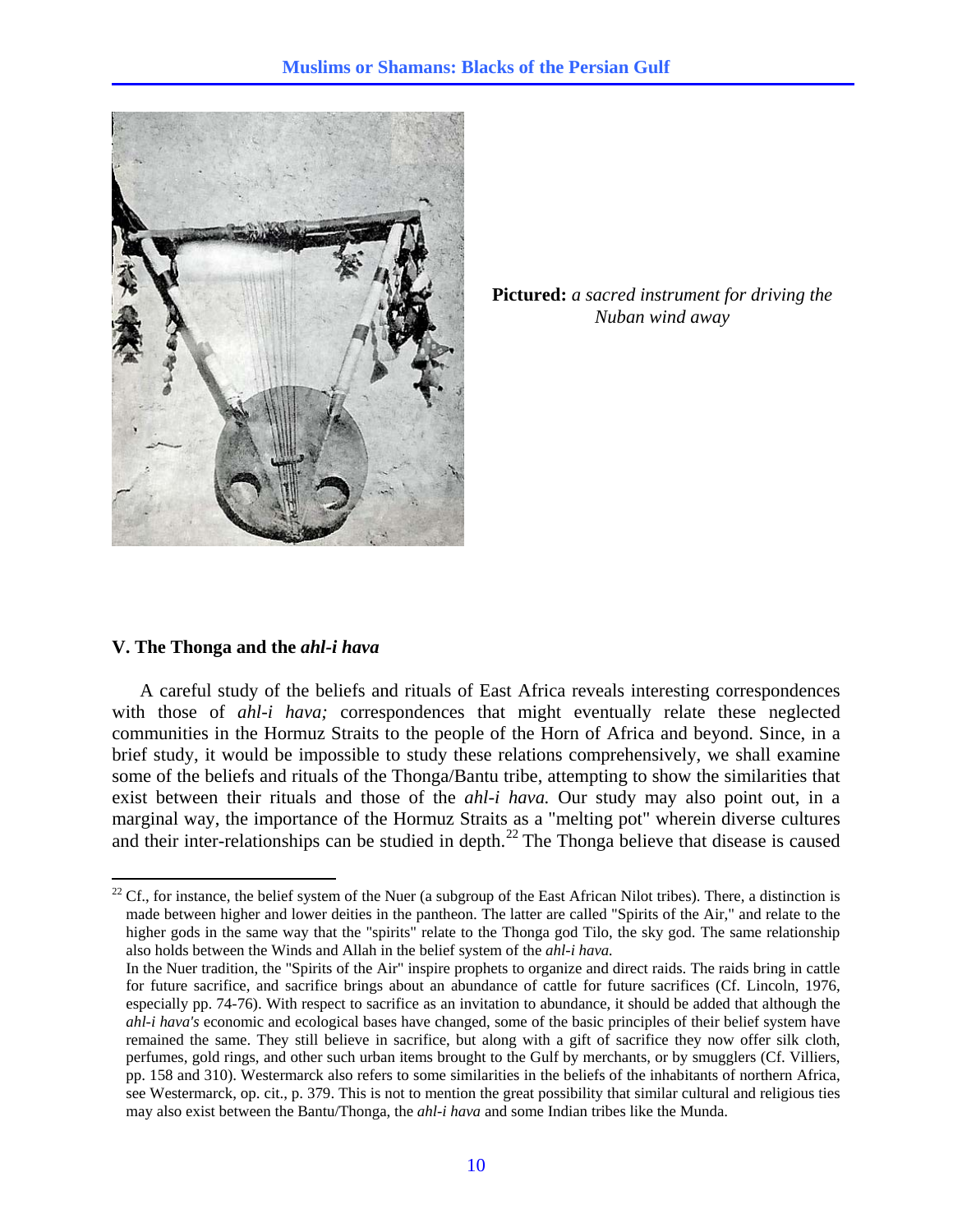by unhappy spirits who dwell in specially maintained thickets and groves, around rivers, and close to habitations where they had lived before their demise. All worship is directed to these spirits. An important point concerning these carriers of disease or "madness of the gods" is that they are not confined to the same thickets and groves. When the Thonga migrate, they migrate with all their members, spirits, and *gobelas.* The *gobela* (shaman or priest) is acquainted with rituals necessary to ensure deliverance of the tribe from the torments of these spirits.<sup>[23](#page-10-0)</sup> When a Thonga tribesman is attacked by one of these spirits (the first sign of possession seems to be a nervous crisis), he is taken to a priest or shaman *gobela* who performs a ceremony of exorcism characterized by drum performances, an ablution in the *gobo* cabalash and the drinking of fresh blood. These elaborate ceremonies for the possessed are described by Junod in great detail, a brief summary is presented here.<sup>[24](#page-10-1)</sup> Through a process of casting bones, an appropriate shaman is assigned. He will, as a first step, confine his patient to a special hut. Soon he brings his drum and joins the patient. Once the necessary preparations have been made, the shaman beats the drum and announces the beginning of a ceremony which may continue for as long as the spirit chooses to persist and torment the patient. This may take anywhere from a few days to a few weeks. It is customary in these events for people not to leave the ceremonial tent, even if the procedure takes a week or two. During these long hours, the dancers beg, cajole, and threaten the spirit, imploring it to release its victim. Everyone stays with the patient. Meals are served in the ceremonial tent and there are places where tired participants can rest. Ultimately, the patient, even if not familiar with the Zulu language, will cry out in Zulu. Through the medium of the patient, the spirit informs the shaman about his own name and the name or names of his companions. At the end of this stage, the patient is ready to undergo the *gobo* rites, for which the shaman provides a special liquid in which the patient dips his head, deep enough to cover his eyes. When the patient reports that his eyes are burning, the shaman orders him to open his eyes. The space before the patient's eyes is red and patterned with small black dots moving to and fro. This rite, actually an initiation rite, ensures that the patient has "crossed the sea" and that he has "seen everything." Appeasement by fresh blood *(ku thwaza)* is the first demand of every possessing spirit. It is only after the shaman promises that the spirit will be treated to the fresh blood of a sacrificed animal that it begins to speak. Although a fowl's blood is sufficient, usually a he-goat (for a female patient) or a she-goat (for a male) is sacrificed. The animal is brought to the patient's tent and stabbed, whereupon the patient begins to drink in a frenzy from the opened veins of the sacrifice until he has had his fill. Once he has drunk enough blood, the patient is removed from the animal and taken to the back of the tent. Here his uvula is tickled with a feather until he vomits all the blood. Now duly appeased, the spirit takes the blood and leaves. The patient is then washed and made ready for further purification rituals *(hondlola)* before he reenters the community. As is evident from the brief outline above and the correspondences that follow, many of the "possession" rites of the spirit-worshiping Thonga correspond to the healing ceremonies of the *ahl-i hava* in the course of which they appease the "Winds":

<sup>&</sup>lt;sup>23</sup> Junod, 1962, vol. 2, pp. 479-481.

<span id="page-10-1"></span><span id="page-10-0"></span><sup>24</sup> Ibid., pp. 482-93.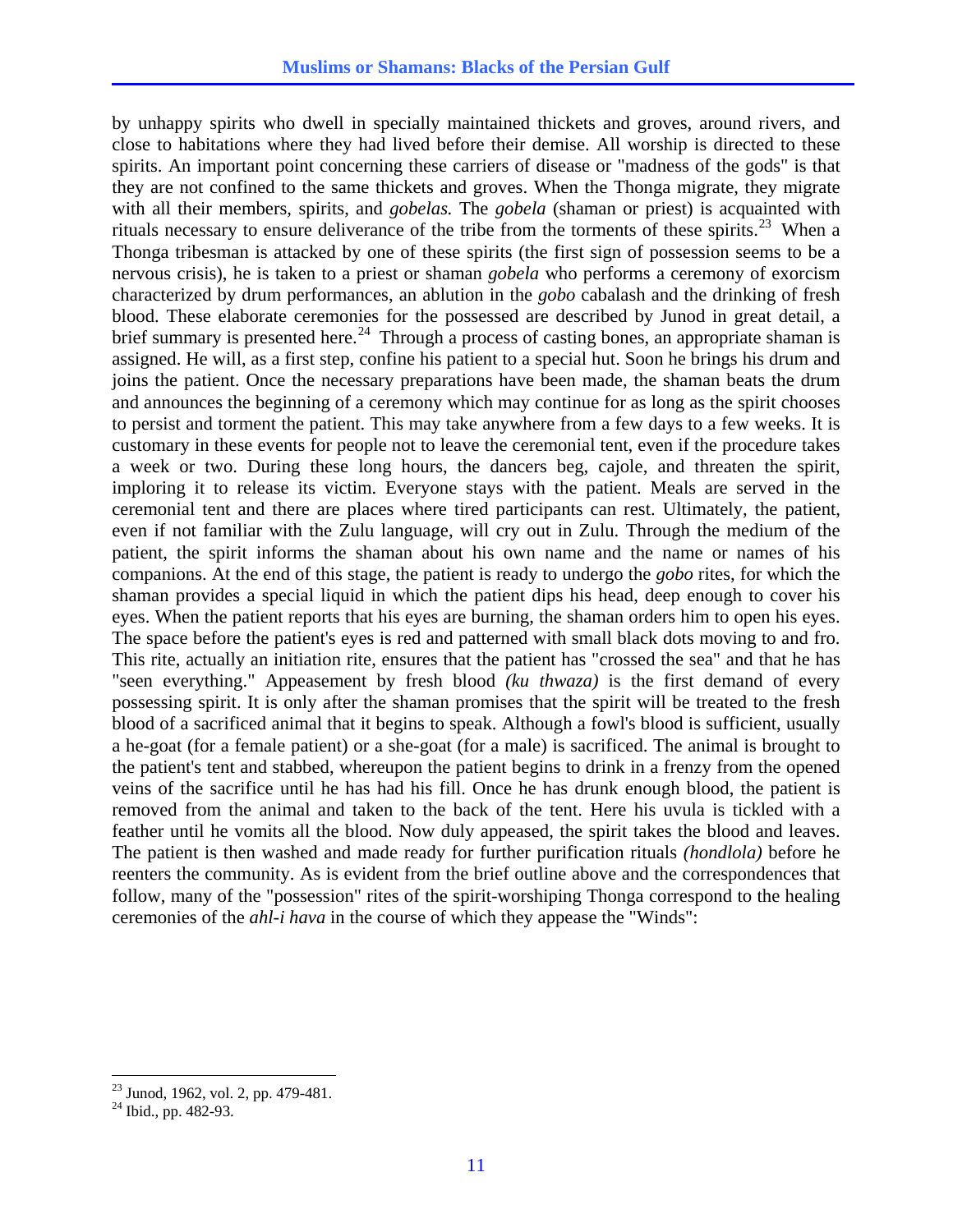| ahl-i hava                                                                                           | <b>Thonga/Bantu</b>                                                              |
|------------------------------------------------------------------------------------------------------|----------------------------------------------------------------------------------|
| 1. patient is taken to an exorcist                                                                   | same                                                                             |
| 2. exorcist consults his own Wind,<br>diagnoses disease, refers the patient<br>to appropriate shaman | exorcist consults bones, bones<br>diagnose disease, assign<br>appropriate shaman |
| 3. patient is confined to a hut                                                                      | same                                                                             |
| 4. the <i>ahl-i hava</i> are informed through<br>the bamboo lady                                     | the drum beat signals the<br>forthcoming ceremony                                |
| 5. the shaman frightens the <i>jinn</i> , drives<br>it out, and speaks to the Wind                   | the shaman talks to the spirit                                                   |
| 6. demands of the Wind are expressed                                                                 | demands of the spirit are<br>expressed                                           |
| 7. the ceremony lasts up to two weeks                                                                | same                                                                             |
| 8. blood sacrifice                                                                                   | same                                                                             |
| 9. drinking of blood                                                                                 | same                                                                             |
| 10. demands of the Wind are met                                                                      | demands of the spirit are met                                                    |
| 11. departure of the evil <i>jinn</i> , through<br>the blood                                         | departure of evil spirit through<br>the blood                                    |

 The above chart indicates that the song and dance assemblies of the *ahl-i hava* and the religious ceremonies of some parts of East Africa have a great deal in common. What distinguishes the Winds from each other must thus be sought in higher levels where these ceremonies become effective. In other words, the spiritual relations strengthen the ties between man and the supreme deity; the rituals merely aid in focusing attention. Originally the *Zar* Winds forced a *jinn* spirit into an individual's body to give him supernatural power. On the Gulf, this is modified. The *jinn,* already residing in the victim's body, has made that person sick. The *jinn,* must be forced out. Furthermore, a distinction is made between a good *jinn* and a bad one, and the bad *jinn* is held responsible for the *Zar-*stricken person's calamity. No mention is made of the "good" or helpful *jinn Zar.* As we have seen, the procedures outlined above for lowering the *Zar* are the same for both south and north Africa; the evil nature of the *jinn,* however, belongs exclusively to the south. What happens along the Persian Gulf seems to be a compromise between south and north African rituals. The name comes from Ethiopia; the practice comes from South Africa, but the principle upon which the *Zar* ceremony is explained in Iran is neither; it can be interpreted both in Ethiopian and South African terms.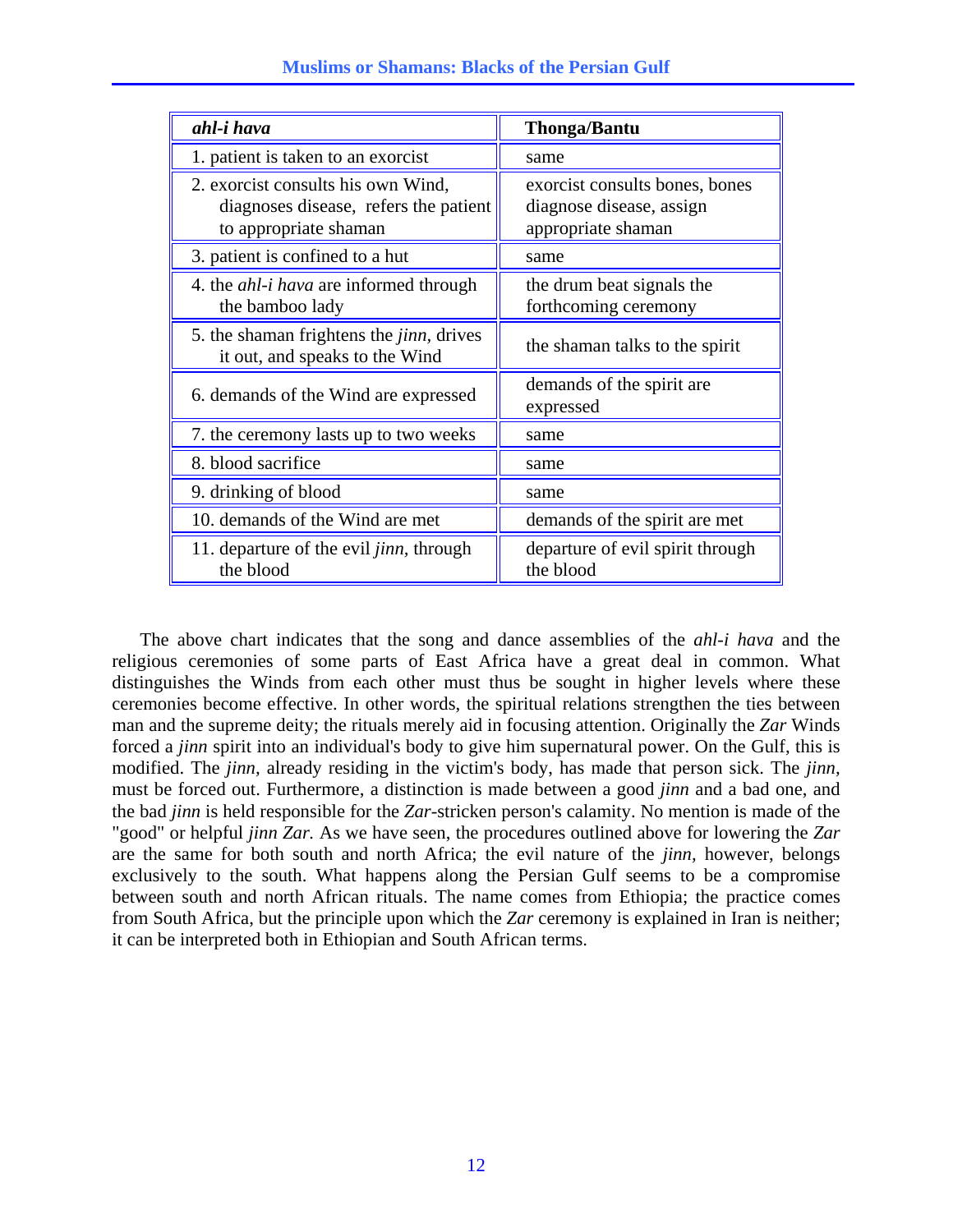

**Pictured:** *in the foreground, a ghadamgah where the Ahl-i Hava perform their rituals*

 Intermarriage with Arabs and Iranians has changed the physical features of the *ahl-i hava* (see photographs provided by Sa'edi), but more than that it has changed the principles upon which some of the Winds draw. The most drastically influenced are the *Mashayikh* group which, though they use similar rites of exorcism to scare off an evil *jinn,* follow a totally *Shi'ite* belief system. Belief in *Allah,* belief in intercession (by a *Shaykh*), the institution of the *ghadamgah,* and the uses of *'alam* (banner), and *nadhr* (dedication). All these are reminiscent of the *Shi'ites'* practice of the *'azadari* in an *imamzadih.* In the case of the *Mashayikh,* it is hard to decide whether these Winds were invented by the *babas,* modeled upon native rituals and beliefs to help out Muslim neighbors, or if, conversely, these practices were forced on the community by the *Shi'ite* clergy residing in the surrounding villages and towns. The existence of the evil *jinn* in the patient's body is South African; the procedures for exorcising it, however, are almost entirely Islamized. There is much we do not know about the origin, development, and the impact of these events; it can, however, be asserted that quite different forces, ranging from economical and political to social and religious are at work here. These differences are reflected in the *jinn* Wind which seems to have retained much of its original mystique, the *Mashayikh* which are most nearly Muslim, and the *Liwa,* which have given way to more fun than faith.

### **V. The Persian Word** *baad*

 $\overline{a}$ 

The modern Persian word *baad* (wind) is derived from *va* meaning "to blow." *Vata* or *Vayu* is the deity in charge of atmospheric changes, and was the first to accept sacrifices.<sup>[25](#page-12-0)</sup> In the *Yashts*, this deity appears three times in the form of an angel.<sup>[26](#page-12-1)</sup> During the Sassanian era, when traditional Zoroastrianism was giving way to a more orthodox form, *Vayu* was split into two: a guardian of pure and beneficial atmospheric changes, and an embodiment of impure and harmful

<span id="page-12-1"></span><span id="page-12-0"></span><sup>25</sup> Dihkhuda, *The Lughatnama,* 1969, letter B, p. 197. 26 These *Yashts* are *Mihr Yasht,* 9; *Rashn Yasht,* 4; and *Farvardin Yasht,* 47.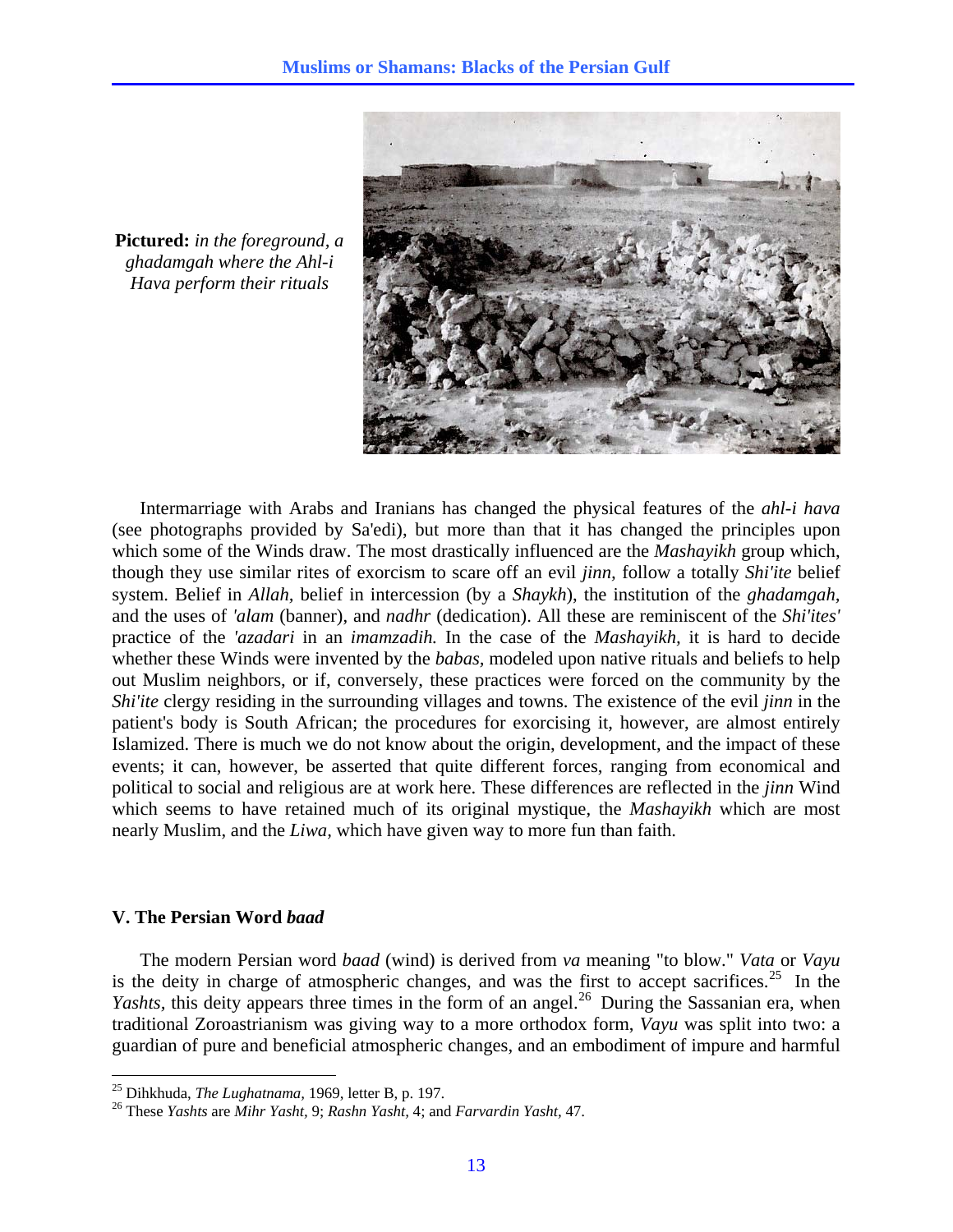atmospheric forces. The *Vendidad* couples this demon *Vayu* with the demon of death, as if retracing the origin of the destructive *Vayu* to the Vedic *Indra-Vayu.*[27](#page-13-0) With the advent of Islam and the Muslims' maritime power, the word *baad* became synonymous with the Arabic word *rih* and began to be used in a more practical sense. For example, the winds were classified according to their force, duration, and destructive or beneficial powers: Sakinah is *bad-i tiz row* or swiftmoving wind, Sajujat is *bad-i peyvasteh vazan* or continuously-blowing wind, and many others.[28](#page-13-1) Finally, traditional medicine or *yunani tibb* regarded wind as one of the major causes of certain diseases. These winds, however, were produced in the body as a result of certain chemical reactions.<sup>[29](#page-13-2)</sup> Though these latter winds are directly related to sickness, they do not correspond to the Winds with which the *ahl-i hava* are afflicted. Neither are such traditional medicines as wine, prescribed to cure chemically produced winds, are administered by the *babas* and *mamas* of the *ahl-i hava.* As is evident, the most we can squeeze out of the ancient and medieval meanings of *baad* are the ideas related to beneficial and harmful atmospheric forces. The concept of tormenting spirits that can be calmed only by a blood sacrifice is absent. For these reasons, we must conclude that there are no links between Iran's pre-Indo-Iranian culture and the current beliefs of the*ahl-i hava.*[30](#page-13-3) Returning to *baad,* is it possible that this word may include a meaning that is lost in translation? We know that besides the word *baad* the *ahl-i hava* use the Arabic translation of this word, *rih* quite consistently, and this Arabic word is related closely to another Arabic word *ruh.* As Jung has noted, the word *ruh* signifies both "breath" and "spirit."<sup>[31](#page-13-4)</sup> Might it not be possible, therefore, that the original translations from the Arabic disregarded the fact that the modern Persian *baad* and *hava* are devoid of the spiritual connotations of *rih,* and that this omission might have brought about the breakdown in communication between the *ahl-i hava* and the communities to which they might have once belonged? Viewed from this semantic perspective, it seems that both the Thonga and the*ahl-i hava* are preoccupied with the worship of the "Spirits of the Air," an East African group of lower gods or spirits. One calls them the spirit of deceased people, while the other calls them the "Winds" in the *rih* or even the *ruh* sense.

# **VI. Conclusion**

This article has been an attempt to understand the ties between some obscure communities on the Persian Gulf and the outside world. It points to a need for further research on the anthropological, sociological, linguistic, and religious aspects of this misplaced community. As a preliminary investigation into the origins of the black communities of the Persian Gulf, this study reveals two things. Firstly, that these black communities are in reality sub-cultures with strong

1

<span id="page-13-0"></span> $27$  Zaehner, 1961, p. 149.

<span id="page-13-1"></span><sup>28</sup> Dikhuda, op. cit., letter B, p. 194. See also Sadid al-Saltana, op. cit., pp. 289-290.

<span id="page-13-2"></span><sup>29</sup> Sadid al-Saltana, op. cit., pp. 199, 204, 223, 227, and 247.

<span id="page-13-3"></span><sup>30</sup> Before leaving the subject of Iranian, it should be pointed out that although *baad* as such may not relate to the guardian of the souls of the righteous, the *Farahvashis* may. The function of the *Farahvashi* as a gentle force that nurtures man, beast and plant, however, differs from the function of the Winds lurking in thickets, rivers, and mountains ready to pounce on unprotected, destitute victims. Although martial in nature, the *Farahvashis* are not known to victimize or be violent. For further detail see Lincoln, op. cit., p. 218. See also Boyce, 1975, vol. 1, pp. 119-120; and Taqizadeh, 1938, pp. 49ff. 31 See Cirlot, 1963, p. 353.

<span id="page-13-4"></span>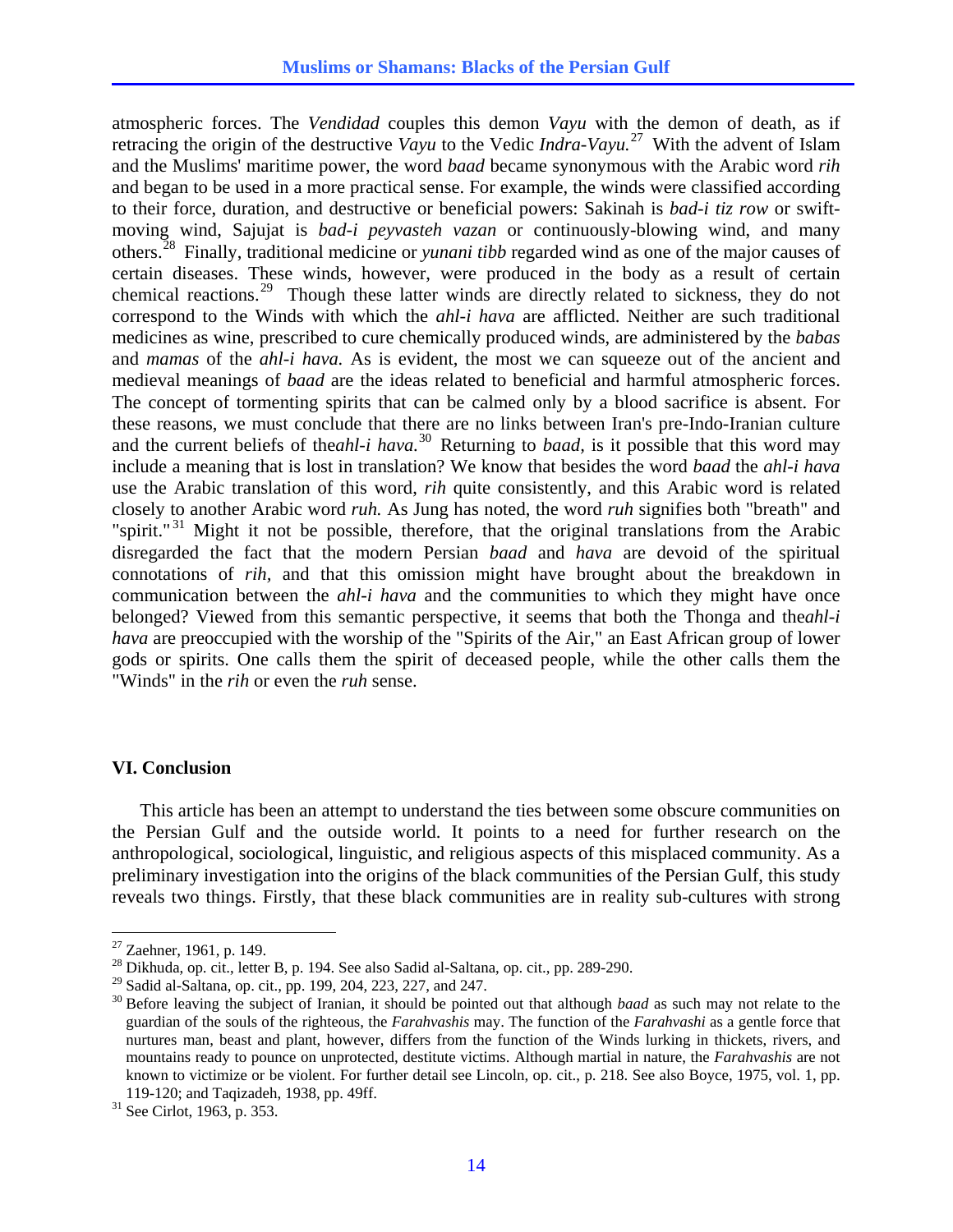ritual as well as spiritual ties to the Thonga/Bantu tribes of Africa. Secondly, that since these people have been in constant contact with the *Shi'ite* Muslims of southern Iran, they have incorporated the fundamental beliefs of this sect into their original worship of the spirits of their deceased ancestors. The result is a fascinating blend of shamanism and Islam, complete with rituals, rites, and pageantry. Future research will no doubt reveal more of the hidden features of this little-known corner of the globe. That the Portuguese who brought these African natives to the Gulf took many to India as well makes future research about these people that much more intriguing.